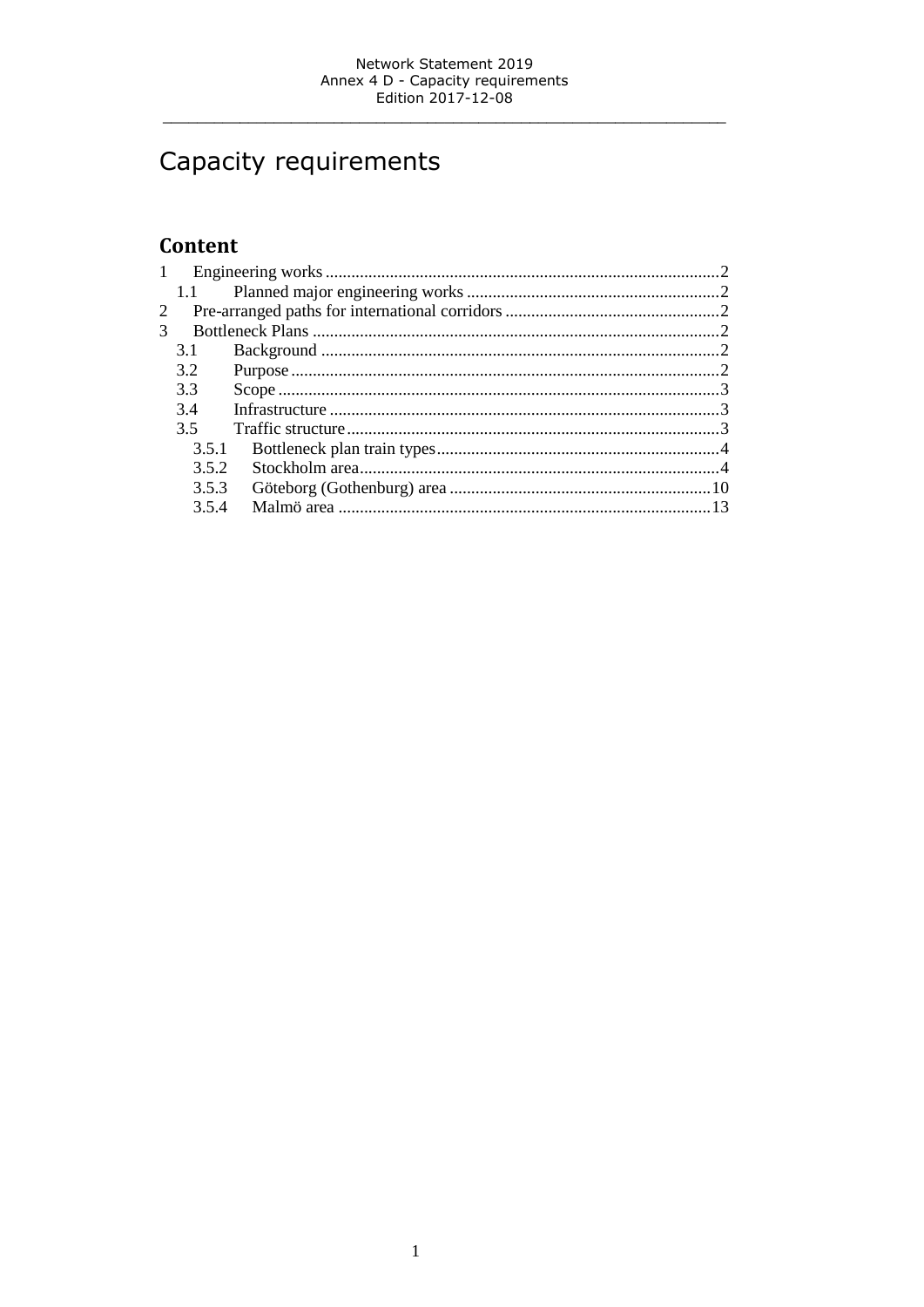# <span id="page-1-0"></span>1 Engineering works

# <span id="page-1-1"></span>1.1 Planned major engineering works

<span id="page-1-2"></span>See Annex 3 B - Planned major engineering works.

# 2 Pre-arranged paths for international corridors

Pre-arranged paths for international "Rail Freight Corridors" are published in mid-January on each freight corridors website.

<span id="page-1-3"></span>Link to freight corridor ScanMed RFC [www.scanmedfreight.eu](http://www.scanmedfreight.eu/)

# 3 Bottleneck Plans

# <span id="page-1-4"></span>3.1 Background

Rail traffic in the metropolitan areas is extremely intensive, with a high level of capacity utilisation. This means that the traffic system is sensitive to disruption – small delays propagate rapidly and the possibilities for recovery are restricted, at the same time as the demand for train paths has increased.

Capacity restrictions occur on those parts of the railway network where the demand for train paths is higher than the available capacity; applications for train paths cannot then be fully satisfied. On lines with a high capacity utilisation, it is especially important to establish the preconditions for the rail traffic that can be supplied with a high standard of transport quality. In order to be able to use the capacity in an efficient way in traffic-intensive areas, the Swedish Transport Administration draws up congested sector plans with pre-planned train path channels.

Bottleneck plans are part of a four-stage model which shows that a combination of running plan changes and adjustment measures in the infrastructure is extremely cost-effective. A system with pre-planned train-path channels leads to the existing facilities being used more efficiently. However, it is with a combination of improvements in the infrastructure that the best effect can be achieved.

# <span id="page-1-5"></span>3.2 Purpose

The bottleneck plans shall be used in the capacity allocation process for the purpose of:

- achieving an efficient capacity utilisation in traffic-intensive areas through finished train path channels
- guaranteeing punctuality by means of robust running timetables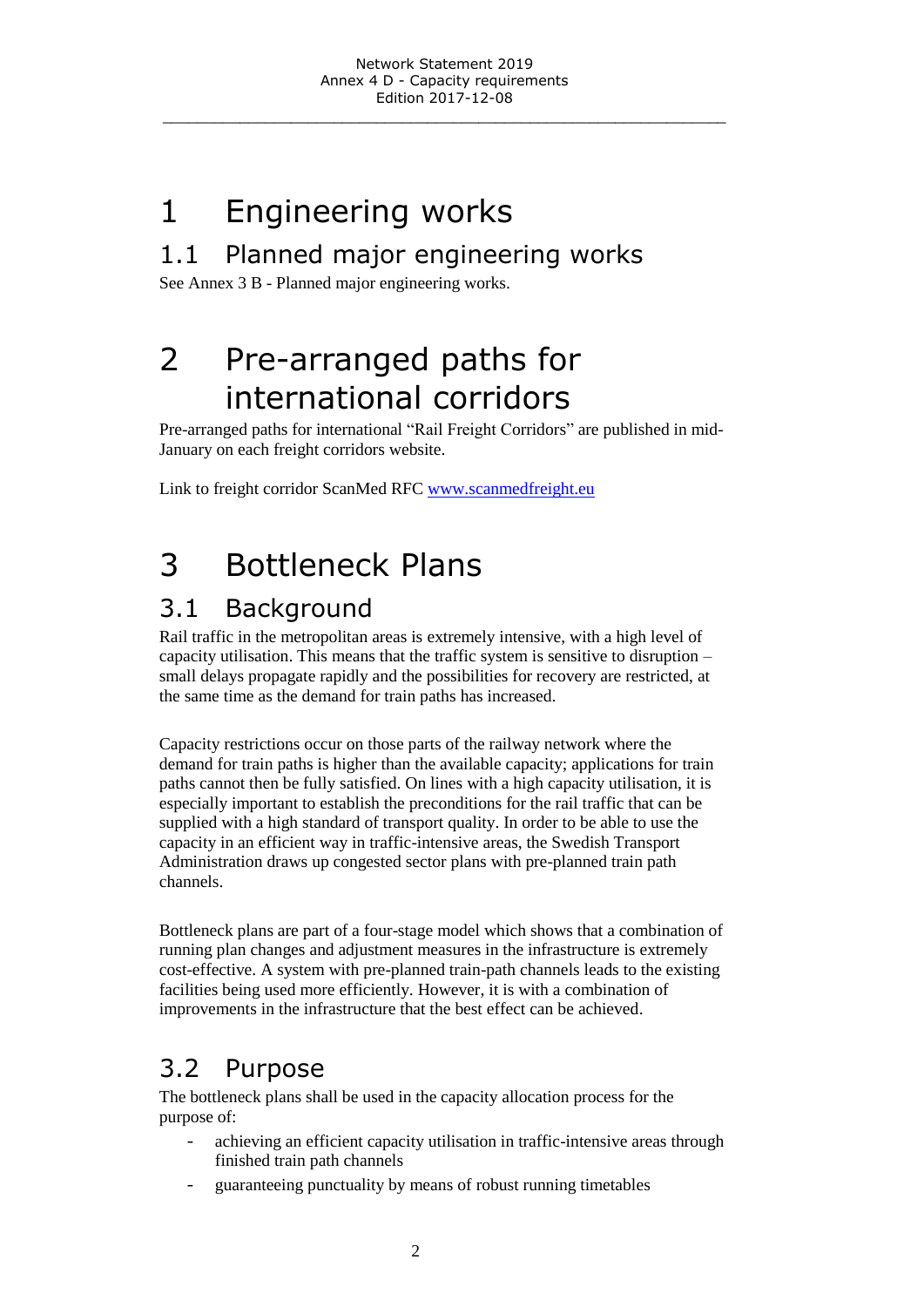serving as planning support for applications for train paths and the construction of timetables.

The pre-planned train path channels shall serve as the basis for the applications made by railway undertakings for train paths and the Swedish Transport Administration's timetable construction.

# <span id="page-2-0"></span>3.3 Scope

The bottleneck plans cover the three metropolitan areas of Stockholm, Göteborg (Gothenburg) and Malmö

The bottleneck plan Stockholm includes the following stretches:

- Stockholm Central/Stockholm City Arlanda/Märsta Uppsala
- Stockholm Central/Stockholm City Bålsta
- Stockholm Central/Stockholm City Nynäshamn
- Stockholm Central/Stockholm City Södertälje hamn/Södertälje syd Gnesta
- Södertälje hamn Södertälje centrum

-

The bottleneck plan for Göteborg (Gothenburg) includes the following stretches:

- Göteborg Stenungsund
- Göteborg Öxnered
- Göteborg Alingsås
- Göteborg Almedal, (- Borås)
- Göteborg Kungsbacka

The bottleneck plan for Malmö includes the following stretches:

- Malmö central/Godsbangården Hässleholm
- Lund Landskrona östra Helsingborgs Central
- Malmö Peberholm
- Malmö godsbangård Fosieby Lernacken

# <span id="page-2-1"></span>3.4 Infrastructure

The bottleneck plans are based on the fact that the infrastructure specified in the Network Statement is complete and fully operational. In the case of engineering works that have a major impact on the traffic, a special bottleneck plan may be drawn up.

# <span id="page-2-2"></span>3.5 Traffic structure

By means of timetable analyses within the areas concerned, train path channels have been developed. With these as a basis, models have been created with the aim of facilitating the allocation of capacity. Minor deviations can be made from these on condition that no further train paths are required. The division of the train path channels cannot therefore be regarded as determined in advance.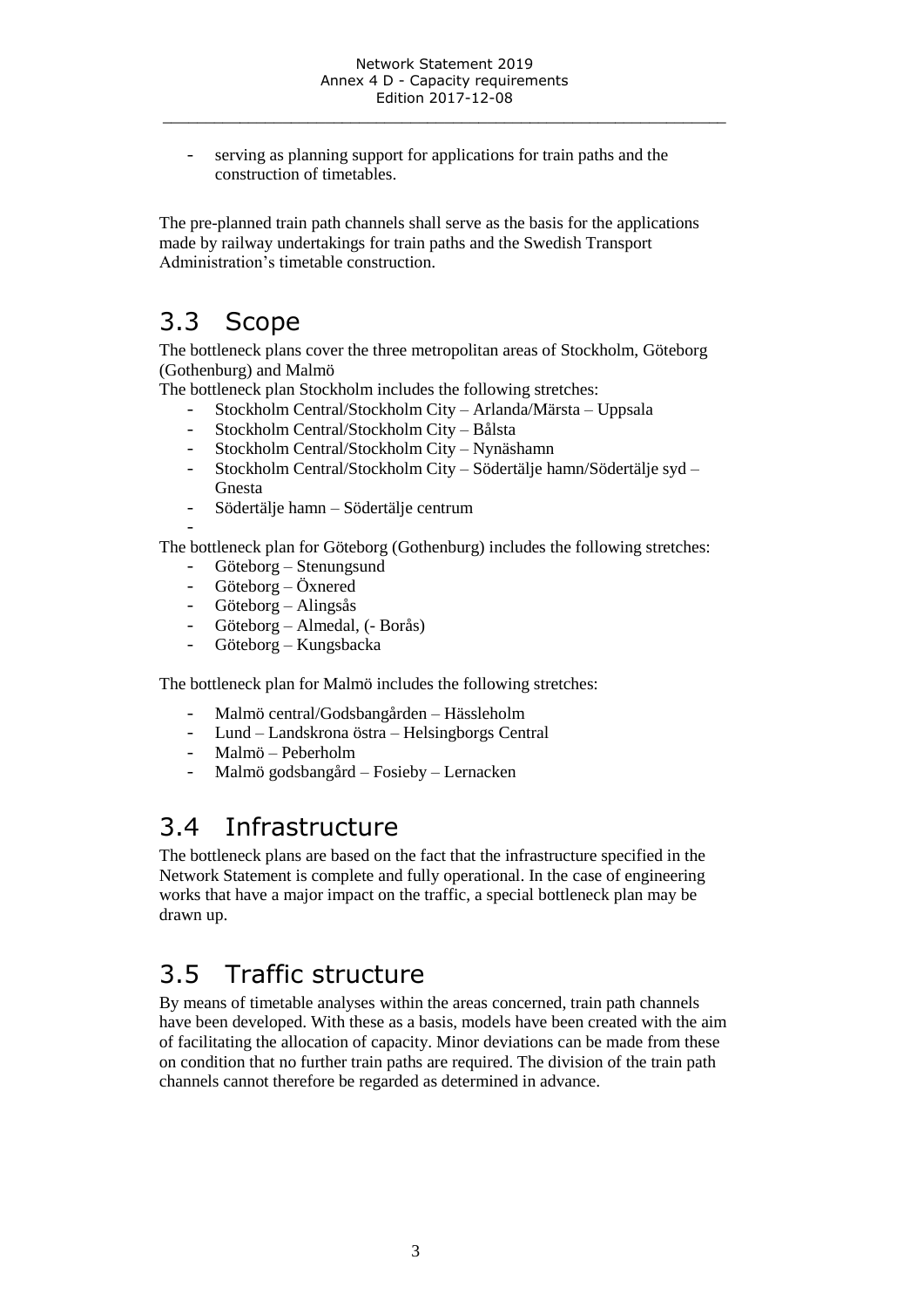# <span id="page-3-0"></span>3.5.1 Bottleneck plan train types

**Fast (S):** trains with a high mean speed. It shall be possible for the vehicles to be driven at a speed of 160 km/h. In practice, only passenger and mail trains fulfil these requirements.

**Slow (L):** trains with a lower mean speed, normally freight trains or regional trains with stops at most of the intermediate stations. There is nothing to stop vehicles that meet the requirements for fast train paths being driven in a slower path if no faster train path is available. A certain train can use a slow train path on one line sub-section and a fast train path on another line sub-section.

# <span id="page-3-1"></span>3.5.2 Stockholm area

### 3.5.2.1 General

 $\overline{a}$ 

On the multiple track stretches of line  $\AA$ rstaberg - Flemingsberg<sup>1</sup> and Stockholm Central - Skavstaby, strict channel operation shall be employed. This means that no planned crossing between inner and outer tracks is normally allowed. The point connections between tracks should be primarily regarded as redundant in operational disruptions.

In order to make optimal use of the train path channels on the multiple track stretches, it is assumed that the trains are driven at a homogeneous speed and on inner and outer tracks. Generally speaking, inner tracks shall be used by slow trains (commuter and freight trains) and outer tracks by fast trains (regional and interregional trains, and by fast trains and mail trains).

<sup>&</sup>lt;sup>1</sup> The multiple track at the stretch Stockholm- $\AA$ rstaberg is considered to be two separate double track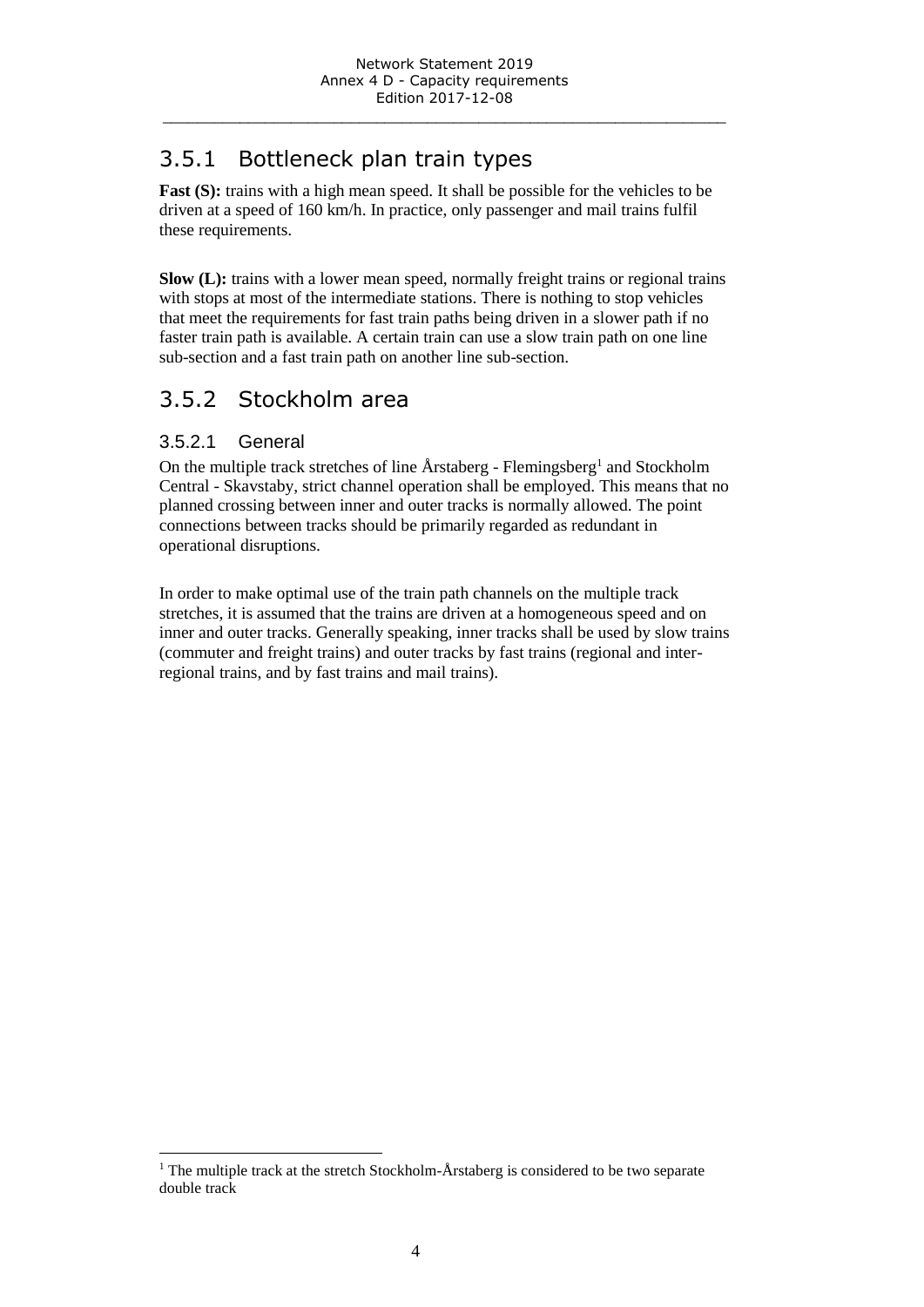#### Network Statement 2019 Annex 4 D - Capacity requirements Edition 2017-12-08 \_\_\_\_\_\_\_\_\_\_\_\_\_\_\_\_\_\_\_\_\_\_\_\_\_\_\_\_\_\_\_\_\_\_\_\_\_\_\_\_\_\_\_\_\_\_\_\_\_\_\_\_\_\_\_\_\_\_\_\_\_\_\_\_\_\_



*Figure 1. Bottleneck Plan Stockholm, geographic demarcation*

# 3.5.2.2 Special conditions

A-Trains traffic along the route Stockholm Central – Arlanda norra is governed by an agreement with the State. The agreement guarantees the operation of either four trains per hour in 15 minute intervals or six trains per hour in 8 to 12 minute intervals. A-Train trains operates track 1 and 2 at Stockholm Central.

The stretch of line from Stockholms södra - Stockholm City - Tomteboda övre (Citybanan) is reserved for commuter train. The trough-tracks at Stockholm Central (track 10-19) are scheduled to be shut down in stages for re-building, but at least eight tracks will be available to regional and interregional trains and freight trains.

## 3.5.2.3 North of Stockholm Central

l

The capacity on the multiple tracks stretch Stockholm Central/Stockholm City– Skavstaby is theoretically 20 train paths per hour and direction, however the differences in speed between different types of trains, limits the number of train paths.

Trains operating on Stockholm Central, shall normally be driven on outer track on the four-track stretch of line Tomteboda övre – Skavstaby (via Arlanda) – Myrbacken and Tomteboda övre – Huvudsta. Crossing points<sup>2</sup> however, are located at the branch station Skavstaby. In order to avoid capacity losses, trains that are driven on different tracks, but which lack contact points with each other, make joint use of train path channels where this is possible.

<sup>&</sup>lt;sup>2</sup> Crossing points in this context are understood to be points/switch connections where trains are allowed according to plan to be led over from an inner track to an outer track, and vice versa.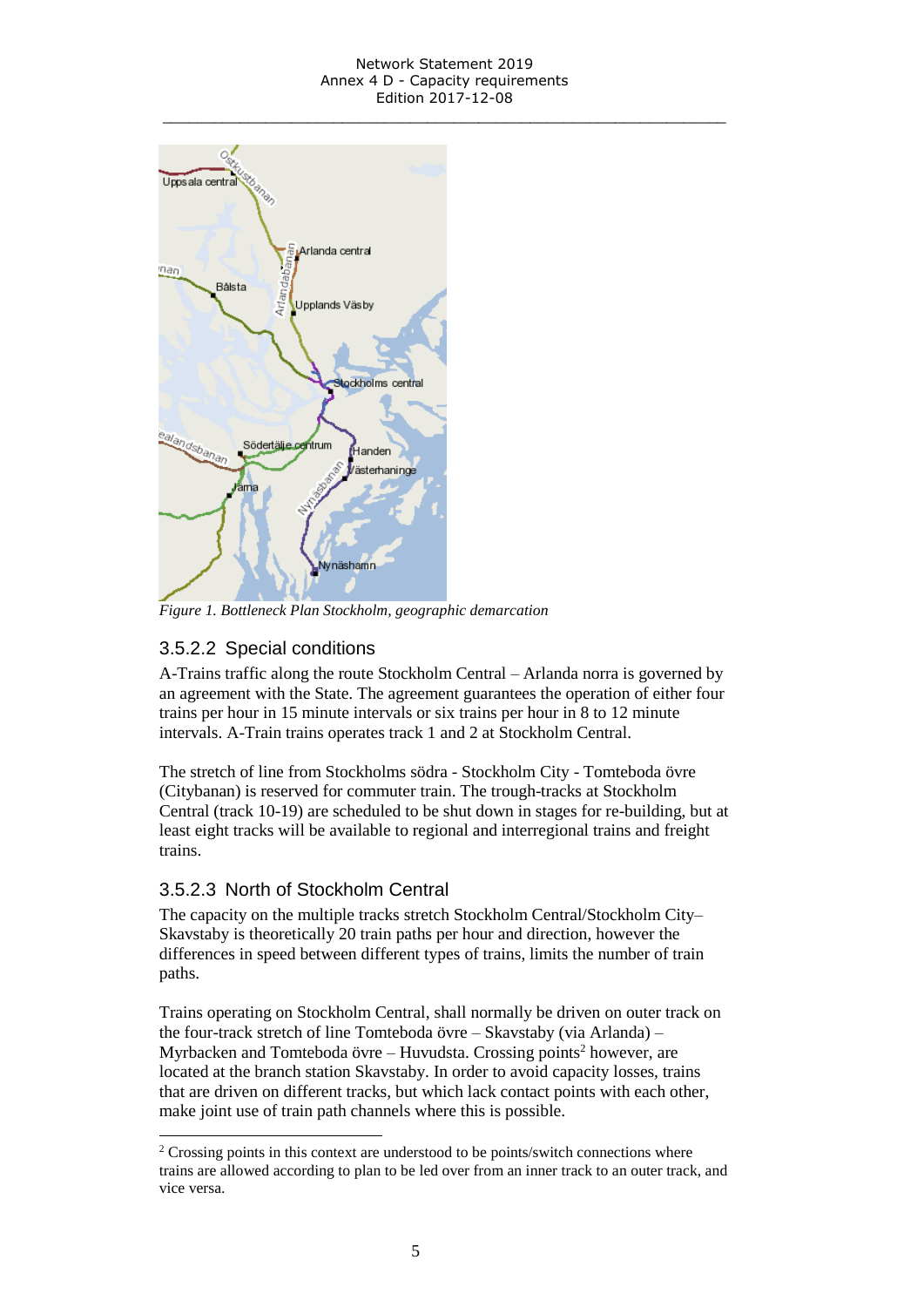The four-track stretch of line Stockholm Central – Tomteboda övre (track U1, U3 and N1, N3) enables trains to/from Ostkustbanan and Mälarbanan operate independently. North of Huvusta the number of trains is limited by the capacity situation on the stretch of line Stockholm Central/Stockholm City – Tomteboda övre and how the partial four-track stretch of line Barkarby-Kallhäll is used.

In total, a maximum of 20 train paths are allowed per hour and direction on the four-track stretch north of Stockholm Central.

The double track Citybanan connects at Tomteboda övre (tracks U2, N2). It is a part of the inner track system within the Stockholm area and allows a maximum of 20 train paths per hour and direction.

## 3.5.2.4 South of Stockholm Central

The capacity on the double track stretch of line Stockholm Central – Flemingsberg is theoretically 20 train paths per hour and directionon each track, however the differences in speed between different types of trains, limits the number of train paths.

The double track Citybanan connects at Stockholms södra(track 1-2). Trains operating on Stockholm Central shall normally be operated on outer track on the stretch Årstaberg – Flemingsberg (via Södertälje syd) – Järna. Crossing points however, are located at the branch stations Flemingsberg and Järna. In order to avoid capacity losses, trains that are driven on different tracks, but which lack contact points with each other, make joint use of train path channels where this is possible.



*Figure 2: Schematic track plan Stockholms södra. South of Årstaberg the two double tracks changes to one four-track*

In total, a maximum of 35 train paths are allowed per hour and direction on the four-track stretch of line south of Årstaberg*,* based on the following distribution:

- 15 train paths on the four-track stretch's outer track (track U1, N1)
- 20 train paths on the four-track stretch's inner track (track U2, N2).

## 3.5.2.5 Citybanan

Citybanan is reserved for commuter train. . The capacity on the double track stretch of line Stockholms södra – Stockholm City – Tomteboda övre is theoretically 24 train paths per hour and direction, but since Citybanan is a part of the inner track system within the Stockholm area, a maximum of 20 train paths per hour and direction is allowed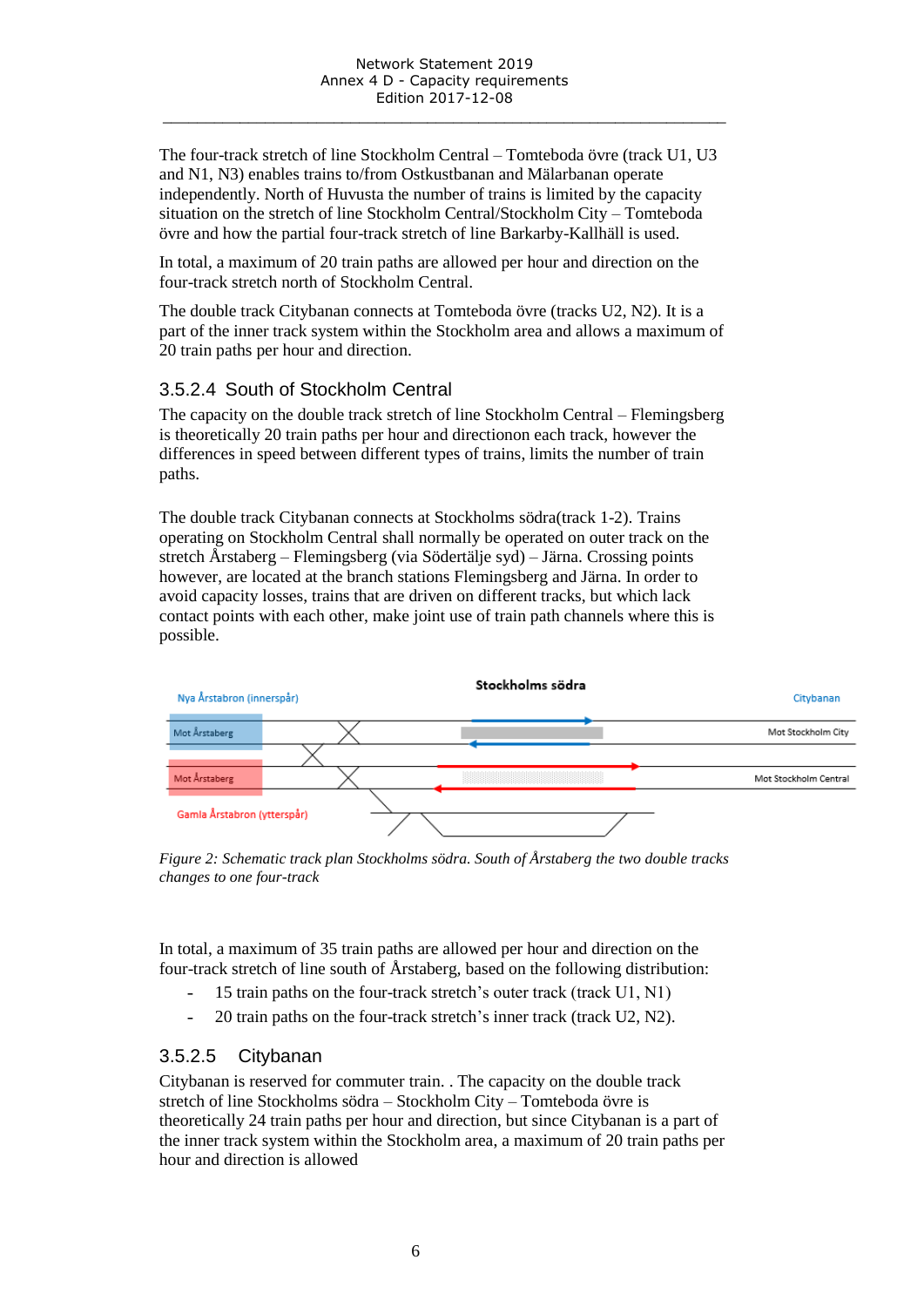The stopping times at Stockholm City are restricted in length to two minutes. During off-peak traffic, exceptions can be made for fulfilling special wishes, for example equip trains and train set changes. On these occasions changing of direction can be done on tracks 1-4.



*Figure 3: Stockholm City Station: examples of train set replacement to the south due to vehicle faults. The purple line illustrates the new train set coming from the depot in Älvsjö; the blue line shows the train set to be replaced*

Trains operating on Citybanan must normally remain on the inner tracks on the four-track stretches of line Tomteboda övre – Skavstaby (via Märsta) – Myrbacken and Tomteboda övre – Huvudsta, Barkarby-Kallhäll and the stretch of line Årstaberg-Flemmingsberg (via Södertälje hamn) – Järna. Crossing points however, are located at the branch stations Skavstaby, Flemingsberg and Järna.

## 3.5.2.6 Stockholm Central

In order to achieve better utilisation of the track capacity at platforms, special planning conditions apply for Stockholm Central. These concern primarily passenger traffic, but the capacity available on the platform tracks is also an important precondition in order for the flow of goods trains and other movements to be able to function efficiently without stopping.

The traffic at Stockholm Central is divided into three groups, with in part different preconditions:

- through-trains
- turning trains from the south
- turning trains from the north.

The planning assumptions apply during peak traffic; at other times, exceptions can be made from them in order to meet specific wishes.

#### *Through-trains*

Through-trains from the south shall normally operate on tracks 15-19 and throughtrains from the north shall operate on tracks 10-14. Freight trains operate on all through-tracks (10-19) unless they include wagons with special transport conditions

Since platform capacity is limited during peak traffic shall long stops be avoided. The stopping times are restricted in length to ten minutes. During off-peak traffic, exceptions can be made for fulfilling special wishes, for example night trains with lay-overs, equip delayed trains and at events.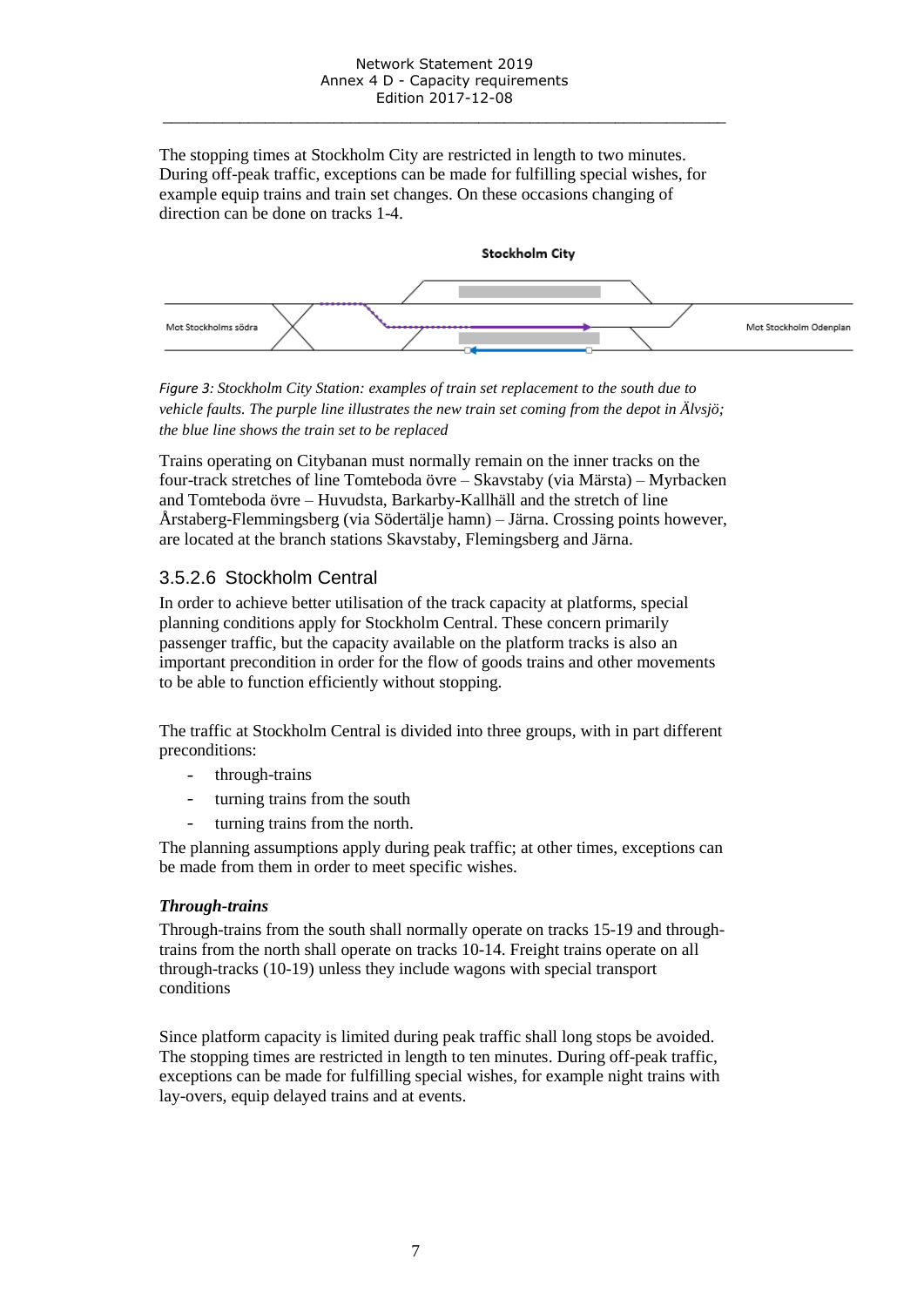#### *Coupling and uncoupling of railcar trains*

The coupling together of railcar trains shall be avoided during peak traffic. The changing of train parts between different tracks may only be performed during offpeak traffic since shunting movements consume more capacity.

#### *Turning trains from the south*

Turning trains from the south should normally operate on tracks 15–19<sup>3</sup>. After the stop at Stockholm Central the trains continues directly to the C-group where turning takes place, Some of the trains continues via E-Group to Karlberg where turning takes place on Track M, V1, D1 or D2 (at least one of the tracks should be available for through-trains). After turning, the trains are driven from C-Group to tracks 10-14.

Turning that requires right-hand track use (referred to as crossing) when approaching or departing from Stockholm Central is only allowed if no train path channels in the opposite direction of operation are put into use.

#### *Railcar train and loco-hauled train with driving trailer/two locomotives / (SMS train)*

| Activity                                               | Time frame                 |
|--------------------------------------------------------|----------------------------|
| Stop at Stockholm Central (Arrival Tracks 15–19)       | 10 minutes                 |
| Stop at Norra Bantorget (Service Tracks E6–E7)         | 20 minutes                 |
| Holding/turning at Karlberg (Track M, V1, D1 or<br>D2) | 20 minutes $4\overline{ }$ |
| Stop at Norra Bantorget (Service Tracks C2–C4)         | 30 minutes                 |
| Stop at Stockholm Central (Departure Tracks10–<br>14)  | 10 minutes                 |

#### *Loco-hauled train*

Locomotive terminal looping is allowed given that no train path channel may be utilized.

#### *Turning trains from the north*

Turning trains from the north which operates on track N1 shall normally operate on tracks 1-8 and trains which operates on track N3 shall normally operate on tracks 13-16.

Operation of tracks 1-8 is restricted by a number of factors:

- Tracks 1–2 are only available for Arlanda Express airport shuttle services.
- Track- and platform length varies from track to track.
- The possibility for looping on Track 3 is lacking.
- The possibility for simultaneous entry and exit varies between tracks.

 $\overline{a}$ <sup>3</sup> If necessary, trains from the south can turn on track 14

<sup>4</sup> When Tracks M, D1 and D2 are occupied at the same time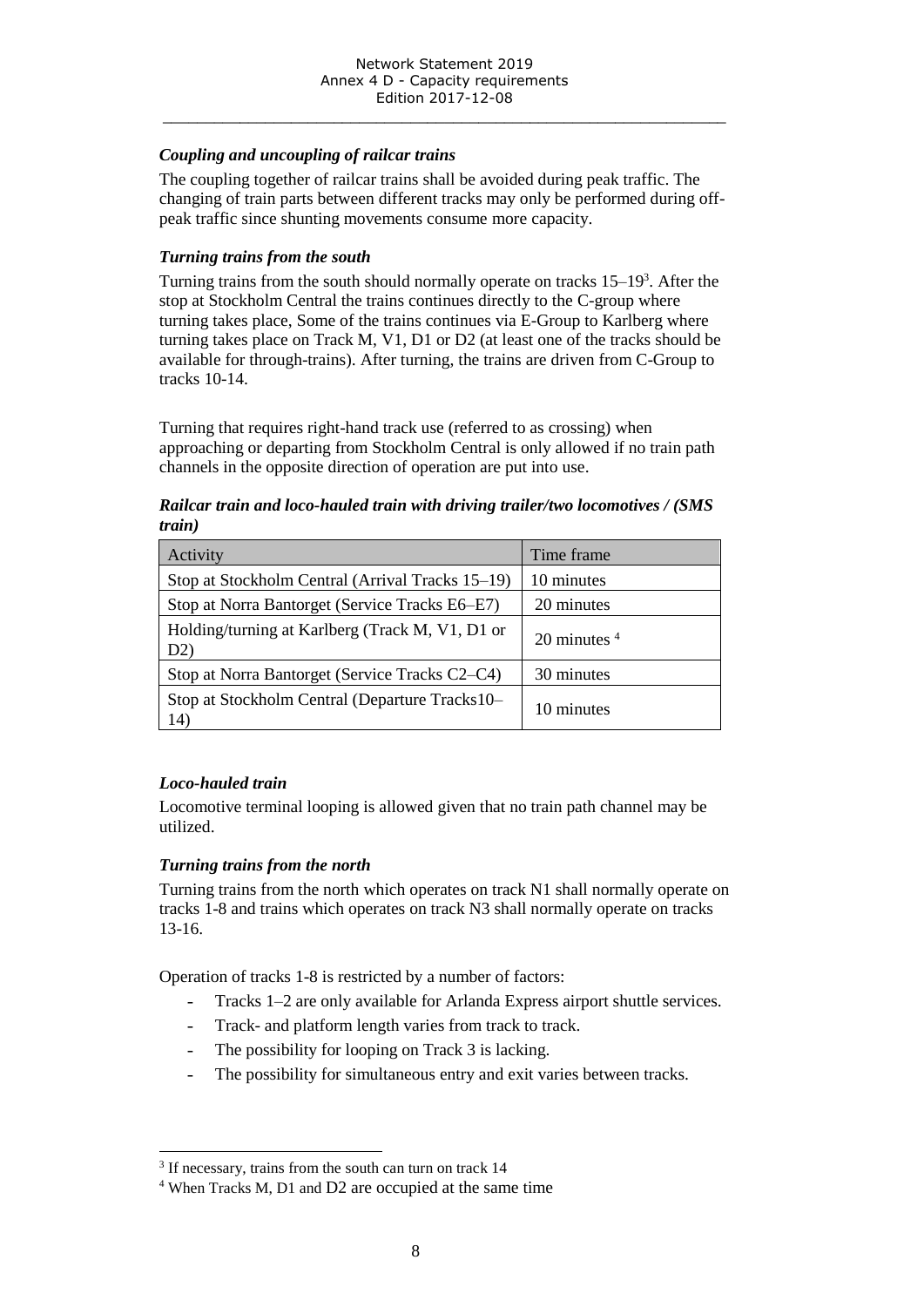- Movements to and from Track 8 (north side) is dependent on the traffic on Tracks 10–11. Operations on Track 8 shall therefore be limited and must be coordinated with the traffic to Tracks 10–11.

In order to make it possible for sufficient track capacity to be offered, the following time frames shall be applied for turning trains coming from the north.

#### *Railcar train and loco-hauled train with driving trailer/two locomotives / (SMS train)*

| Activity                                                           | Time frame |
|--------------------------------------------------------------------|------------|
| Stop at Stockholm Central without reprovisioning<br>$(Tracks 1-8)$ | 45 minutes |
| Stop at Stockholm Central with reprovisioning<br>$(Tracks 1-8)$    | 60 minutes |

### *Loco-hauled train*

The stopping time for loco-hauled trains with terminal looping is max. 60 minutes at Stockholm Central. Locomotive loop turning, however, cannot always be performed according to wishes for example during peak traffic.

# 3.5.2.7 Getingmidjan

While Getingmidjan is shut down in summer 2019, a special bottleneck plan will be drawn up for the Stockholm area.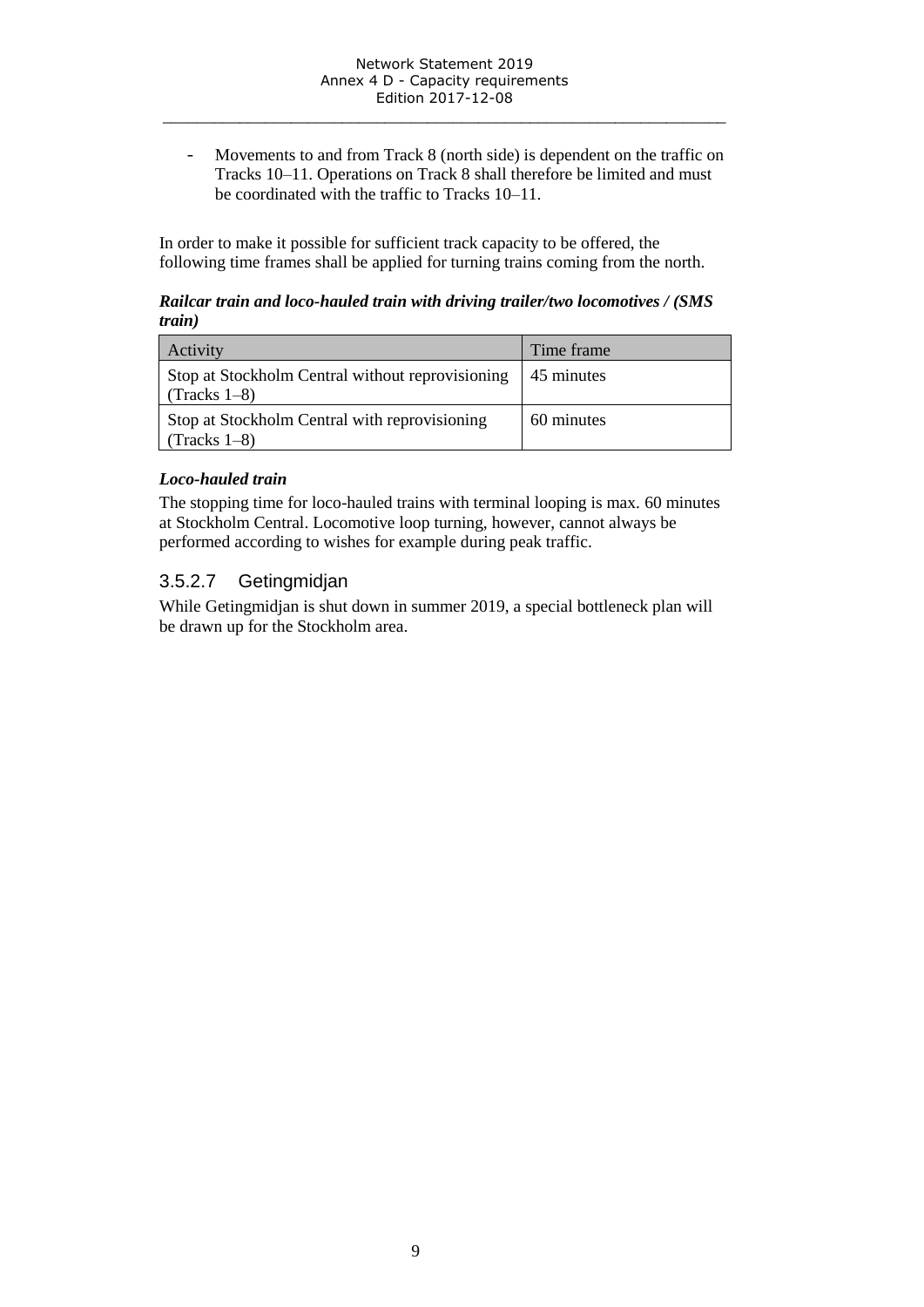<span id="page-9-0"></span>3.5.3 Göteborg (Gothenburg) area



## 3.5.3.1 Stretches of line around Göteborg

The capacity of the stretches of line around Göteborg is theoretically 12 trains per hour and direction. However, differences in speed between different types of vehicle reduce the capacity to 10 trains per hour and direction.

The single-track Bohusbanan is planned to carry short passenger trains and freight trains to Stenungssund. The number of passing places is enough to cope with two trains per hour and direction between Göteborg and Stenungssund (–Ljungskile). Freight trains to Uddevalla and beyond are expected to travel via Norway/Vänerbanan to Öxnered in one of the freight train channels that have been pre-planned there.

## 3.5.3.2 Stretches of line within Göteborg

The operational site Göteborg consists of the sub-sites Partille, Sävedalen, Göteborg Sävenäs, Olskroken, Göteborgs C, Gubbero, Almedal, Göteborg Marieholm, Göteborg Kville, Pölsebo and Göteborg Skandiahamnen. In addition, it includes the sub-sites Sävenäs Marshalling Yard och Göteborg norra that are controlled from their own signal box.

The capacity within the operational site is restricted in the first instance by the crossing train paths that occur when grade-separated crossings are not extended to the extent that today's traffic requires.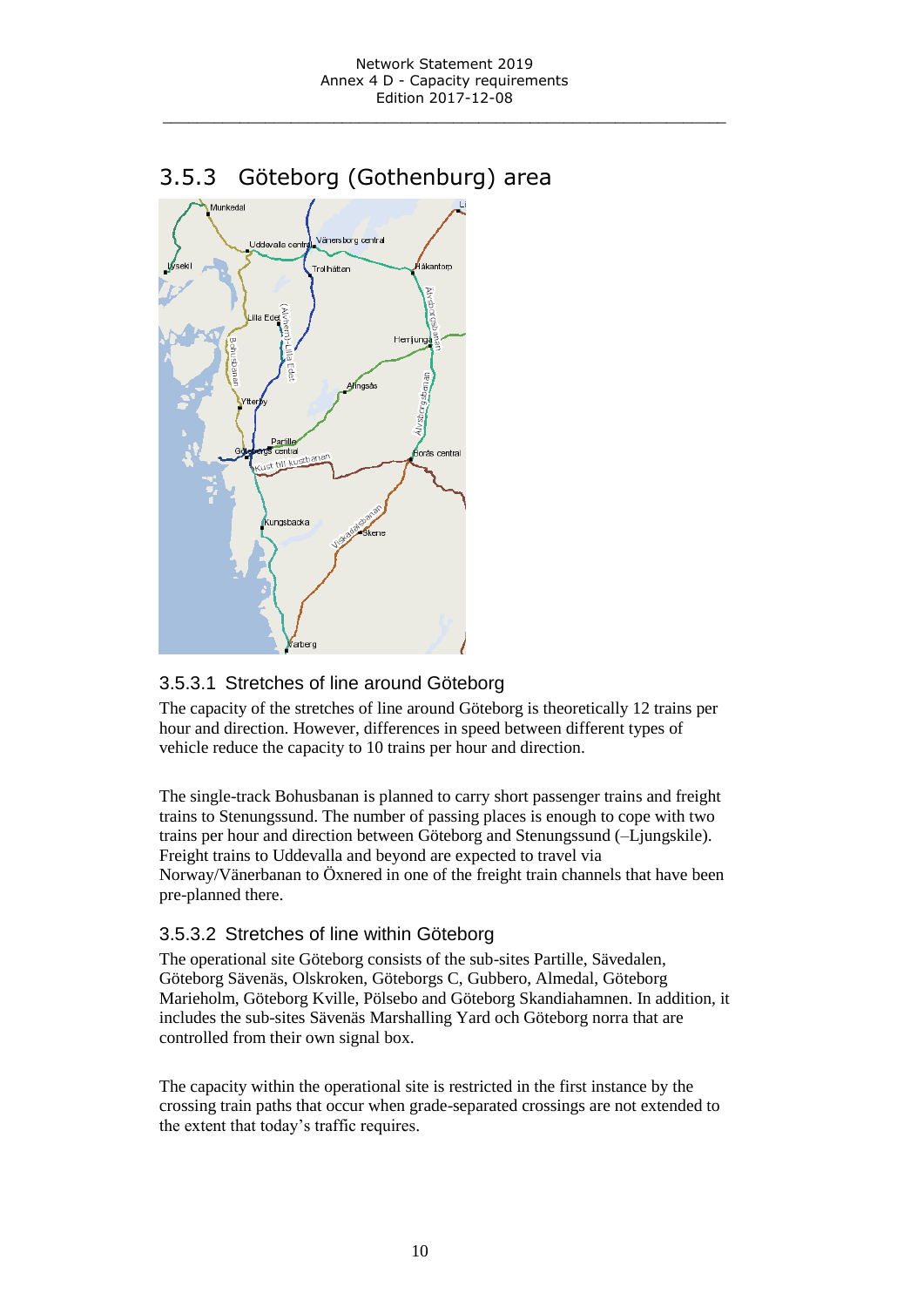#### **Hamnbanan**

Göteborgs hamnbana, which is included in the bottleneck plans, even though this in its entirety is considered to be located within the operational sites Göteborg Kville, Pölsebo and Göteborg Skandiahamnen, is in practice a single-track line with densely positioned signals in order to provide ample capacity for trains that are driven in the same direction, but not for oncoming traffic. There are two tracks on the stretch Pölsebo-Skandiahamnen but one track is expected to be used primarily for shunting. Göteborgs hamnbana has sufficient capacity to cope with five trains per hour and direction.

#### **Marieholmsbroarna**

In connection with the allocation process, a balance must be achieved between the need for bridge openings and the capacity of the railway. The bridges needs to be opened 18 times per day. This means one bridge opening per hour, excluding the period between 06:00-09:00 and 15:00-18:00. The opening time for the Marieholmsbroarna is 15 minutes.

The stretch of line from Göteborg Kville over the Göta älv at Marieholmsbroarna has three different destination points:

- Göteborg Marieholm for trains to Norway /Vänerbanan
- Gustavsplatsen for trains to Sävenäs and Västra stambanan
- Olskrokskrysset for trains to Göteborgs central and Gubbero (Västkustbanan and Kust till kust-banan).



On the stretch Göteborg Kville–Olskroken/Göteborg Marieholm, there is room for five freight trains and two passenger trains per hour and direction. This makes it possible to operate half-hourly services on Bohusbanan and that the freight traffic on Göteborgs hamnbana can be offered at least one train path per hour and direction via Olskroken to/from each route and to Sävenäs Marshalling Yard.

Marieholmsbroarna are openable for shipping along Göta älv. In general, rail traffic has precedence over boat traffic.

#### **Gårdatunneln (Gubbero–Almedal)**

On the sub-section Gubbero–Almedal, there are 12 bookable train paths per hour and direction. These divide up in Gubbero towards Göteborg C and towards Olskroken. In Almedal, the train paths are divided up towards Kungsbacka and Borås, respectively (see figure).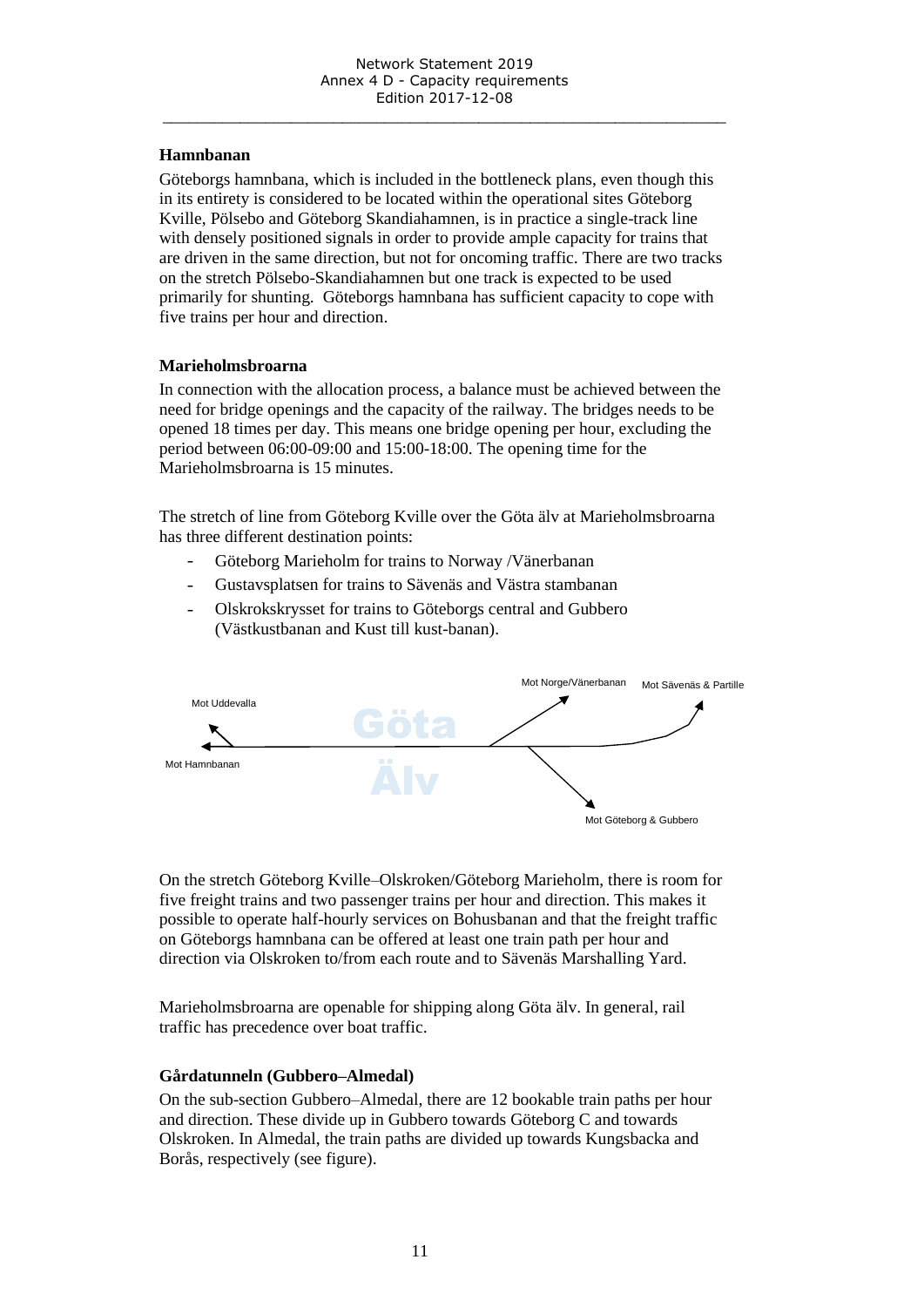

#### 3.5.3.3 Göteborgs central

#### **General**

Göteborgs central is a terminus with three double-track connections. These are:

- Olskroken-Västra stambanan (tracks 71 and 72)
- Olskroken-Norge/Vänerbanan (tracks 73 and 74)
- Gubbero (tracks 85 and 86).

Adjacent to the platform tracks there is a holding rail yard and a depot with a cleaning hall and two different service halls for vehicles. The rail yard has lowspeed operations. The capacity is determined in the first place by the number of crossing trains and shunting routes.

#### **Subdivision of platform tracks**

In order to create the highest possible capacity, the platform tracks must be used on the basis of a certain pattern in order to avoid crossing train paths between the different lines. Trains that arrive from a certain line may not for the same reason depart towards another line unless the situation is studied in each individual case. The best flow is achieved by using the track groups in accordance with the following table, which was also a precondition when drawing up the bottleneck plans.

| Track<br>group | Comprises<br>tracks | Used to/from                           |
|----------------|---------------------|----------------------------------------|
|                | $1 - 7$             | Västra stambanan                       |
|                | $8 - 10$            | Norway/Vänerbanan,<br>Bohusbanan       |
| $\subset$      | $11 - 16$           | Västkustbanan,<br>Kust till kust-banan |

#### **Time at platforms**

It is allowed to be at the platform 15 minutes before depature or after arrival. In some cases, longer times at the platforms can be offered.

#### **Intervals between trains on platform tracks**

The trains have predetermined departure and arrival times at Göteborgs central every fifth minute. This interval is determined by the fact that it takes about 4.5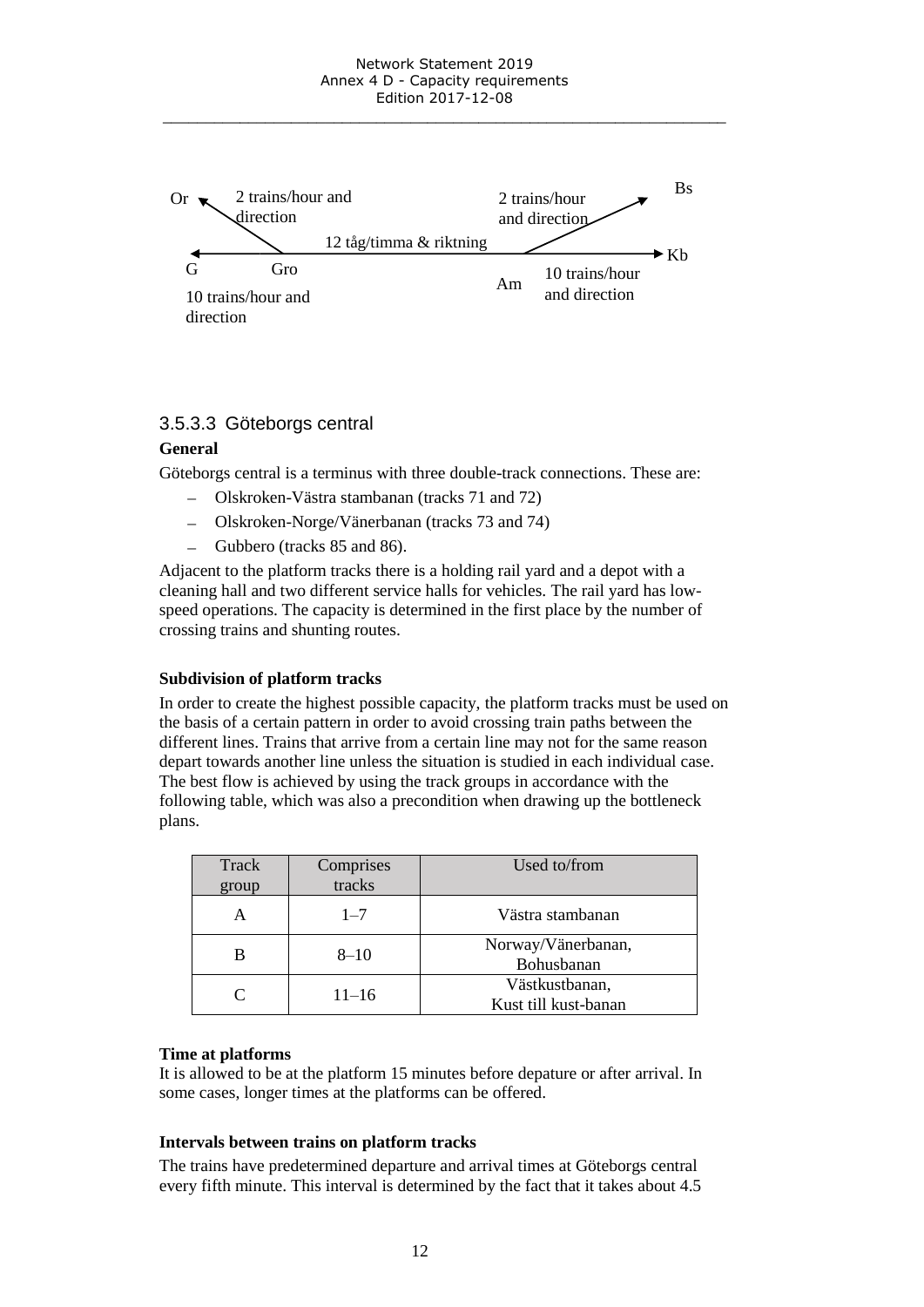minutes from the departure of a train until the next train can arrive as a consequence of intersecting train paths at the terminus rail yard. Tracks 11 and 12 can be used both in track groups B and C, depending on the needs.

#### **Shunting**

During the peak traffic periods (06.00–08.00 hours and 16.00–18.00 hours), shunting can only take place after special consideration in each individual case. Each shunting movement shall then be placed on an equal footing with a train movement in a corresponding track section. In order for shunting to be possible, a train path shall thus be unused so that the shunting movement can use the interval in time that will thereby be made available.

#### **Locomotive terminal looping**

Loco-hauled trains that arrive and that will then depart with the same hauling locomotive shall have at least 45 minutes between the time of arrival and the time of departure. During this time it must be possible to switch the train to the O-group for locomotive terminal looping and then switch it back to a platform track



# <span id="page-12-0"></span>3.5.4 Malmö area

## 3.5.4.1 Coordination with Danish stretch of line

For Öresundsförbindelsen (the Öresund link), the selected train path channels are coordinated so that they also serve on the connecting Danish section from Peberholm to Köbenhavn H (passenger traffic) and the border station Padborg (freight traffic).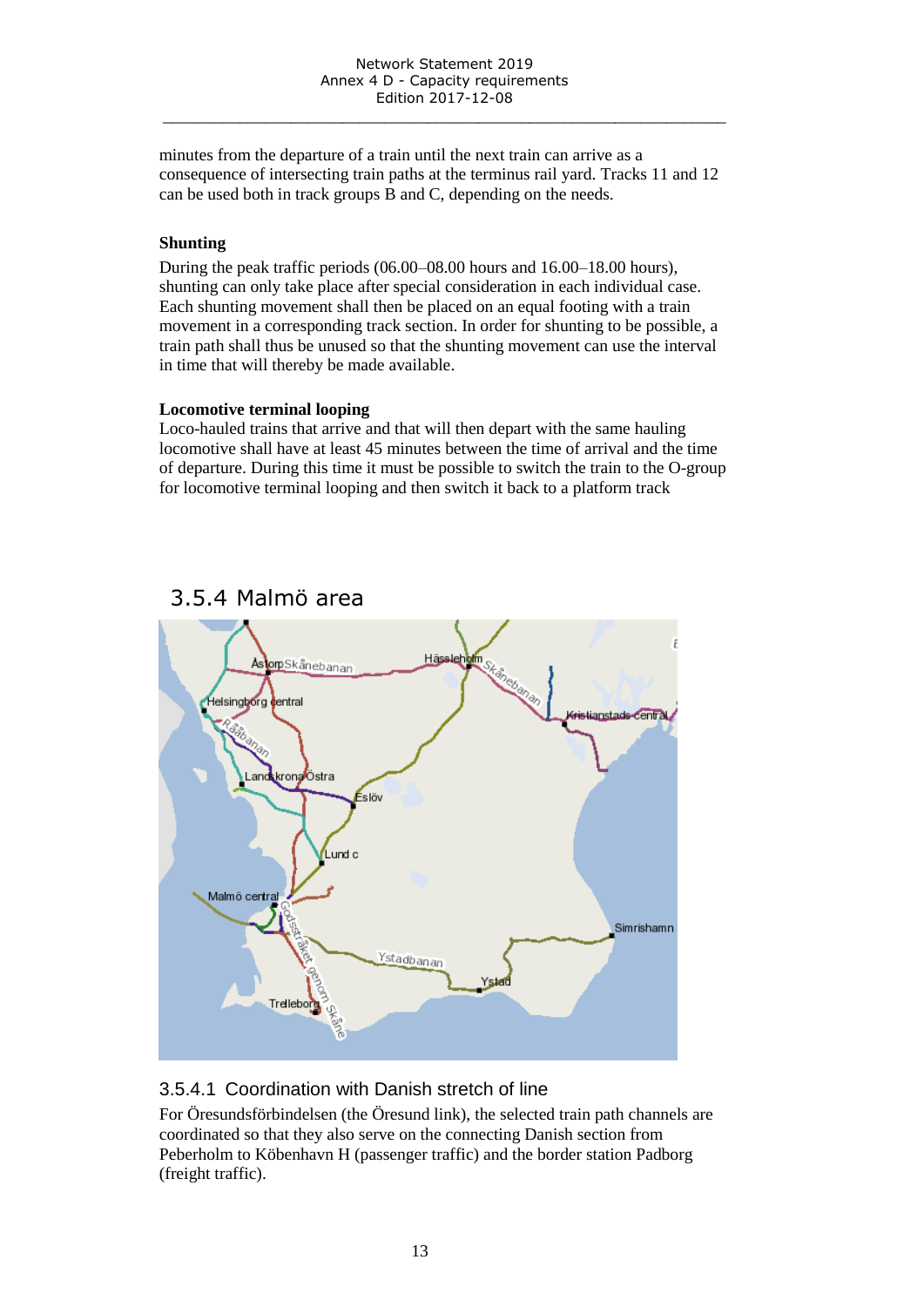### 3.5.4.2 Character of trains on different sub-sections, stopping scenario, etc.

The fast trains on Södra Stambanan normally make stops in Hässleholm, Lund, Malmö central, Triangeln and Hyllie. Between Hässleholm and Lund, trains can make stops at one or two intermediate stations if the performance of the train is sufficient to meet the stipulated time in Hässleholm, or *alternatively* (whenever possible) leave earlier from Hässleholm (odd trains) or arrive later (even trains). On Västkustbanan, in the same way trains normally make stops at Helsingborg and Landskrona.

On the stretch of line Hässleholm–Malmö Marshalling Yard, the slower trains are divided into trains that are assembled for 100 km/h, 90 km/h and 80 km/h, respectively. On the stretch Malmö Marshalling Yard–Peberholm, all paths can be used by train sets that have been assembled for 80 km/h.

For the stretch Malmö central–Hyllie (Citytunneln)–Lernacken only a small number of vehicle types are driven owing to the tunnel restrictions. Since all these vehicles are of the "fast" category, there are no slow train paths on this stretch of line.

For the stretch of line Malmö Marshalling Yard–Fosieby–Lernacken, there are only slow train paths. The plan will be extended with suitable train paths channels for the new passenger traffic called Malmöringen, which is expected to start Timetable 2019.

## 3.5.4.3 Train paths for restoration

For the stretch of line Lund–Malmö–Hyllie, there are 1–2 restoration paths per hour and direction. These shall in the normal case be vacant or *alternatively* time for them is created in some other way and then in the first instance that one train path is left vacant, for example because no-one has applied for it.

## 3.5.4.4 Malmö central

In order to achieve better utilisation of the track capacity at platform tracks, special planning conditions apply for the through-tracks 1–4 at Malmö central. These tracks shall be used on the basis of the following principles:

- Trains shall be through-trains, i.e. not have Malmö central as their final or outgoing station.
- The composition of the train shall not be changed, for example in the form of the coupling on or uncoupling of a trainset(s)
- The stopping time shall be between two and four minutes.

These planning conditions apply for the larger part of the traffic day. Certain exceptions can be made, in the first place during off-peak traffic (approximately 19.00–06.00 hours), to fulfil special wishes.

Switching between train track and depot means in most cases crossing movements, and shall be minimised in peak traffic.